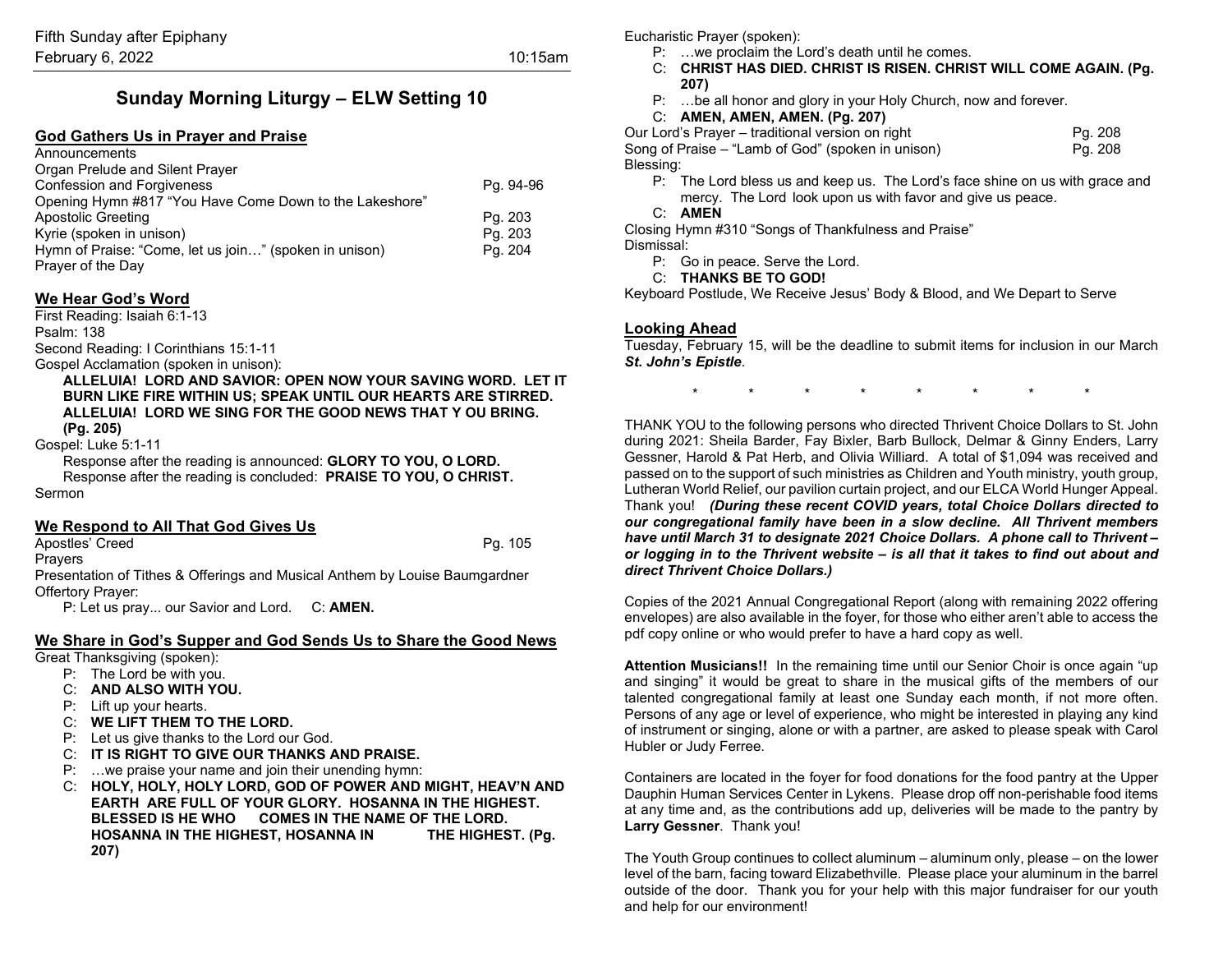# **Saint John's Evangelical Lutheran Church**

**Berrysburg, PA 717-362-9519**

**[stjohnhillchurch@frontier.com](mailto:stjohnhillchurch@frontier.com) | [www.stjohnhillchurch.org](http://www.stjohnhillchurch.org/)**

## **Our Mission**

*St. John congregation, responding to the call of the Holy Spirit through the Gospel, unites together to preach and teach the Word, administer the sacraments, and carry out God's mission. With God's guidance and grace, we strive to boldly proclaim by word and action the reconciling Gospel of Jesus: Working together for justice and peace, and caring for those in need in our community and world. We invite everyone to join us wherever you are on your faith journey.*

*Adopted December 8, 2013*

# **Serving Today**

| James Watson          | Leader                    |
|-----------------------|---------------------------|
| Laurie Little         | Young Christians Minister |
| Judy Ferree           | Organist                  |
| <b>Barry Williard</b> | I ector                   |
| Roy Henry             | <b>Council President</b>  |

For the month of February, our *Celebrate* lectionary bulletin inserts, our support of *Tree 4 Hope*, and our support of one pastor for one month in the *Konde Diocese of the Evangelical Lutheran Church in Tanzania* are all sponsored by Jamie Doyle for the many blessings of our congregation.

Welcome to all who are worshipping with us this morning. If you are a visitor, please sign our guest book in the foyer. As we celebrate our Lord's Supper, we welcome to our table all baptized Christians who have received the sacrament in their home congregations. All persons who do not yet commune are invited to come forward to receive a blessing. Please worship with us again and join in other congregational family activities!

## **Today, Sunday, February 6**

- 9am Adult Bible Study (On Zoom)
- 9am SONDay Celebration (In-Person) Masking and safe distancing are required for everyone present – both adults and young persons – to do our best to protect our (unvaccinated per current guidelines) younger congregational family members!
- 9am Youth Group Bible Time (In-Person)
- 10:15am Worship, Including Holy Communion and Celebration Time with Miss Laurie for Young Persons In-Person (In-Person and On Zoom) – Masking is required for everyone who is not yet fully vaccinated, as our area continues to remain at the highest level of virus transmission.

#### **Monday, February 7**

8-9:30am Pastor Tom's Office Hours

6:30pm **Please join us for Book Group Discussion on Zoom!** This month's topic will be **The Book Woman of Troublesome Creek** by Kim Michelle Richardson. And looking further ahead, all at 6:30 P.M. also on Zoom:

March 7 **Code Girls** by Liza Mundy April 4 **And Then You Loved Me** by Elspeth Cooper

## May 2 **American Harvest** by Marie Mutsuki Mocket

Call or email Ann 717.362.789[5 rahbruner@gmail.com](mailto:rahbruner@gmail.com) if you need a book or have any questions. Hope to see you there!

## **Tuesday, February 8**

8-9:30am Pastor Tom's Office Hours

1:30pm Pastor Tom Attending Zoom Meeting of Lower Susquehanna Synod Compensation & Benefits Committee

## **Wednesday, February 9**

*Day of Prayer for Peace with Justice, Beginning in the Middle East*

8am-12pm Pastor Tom's Office Hours

- 6:30pm Midweek Bible Study (on Zoom)
- 7pm Weekly Congregational Family Time of Prayer 1. for All Educators/ Students/Families and 2. for Our Health Professionals *(Please make use of the list of health care professionals at the end of this bulletin information, taking a few minutes to lift each person up to God by name. To add names to the list, please contact Pastor Tom with their information.)*

## **Thursday, February 10**

8am-12pm Pastor Tom's Office Hours

#### **Friday, February 11**

8-9:30am Pastor Tom's Office Hours

## **Saturday, February 12**

Pastor Tom's Weekly Day Off

## **Next Sunday, February 13**

Sixth Sunday after Epiphany

- 9am Adult Bible Study (On Zoom)
- 9am SONDay Celebration (In-Person) Masking and safe distancing are required for everyone present – both adults and young persons – to do our best to protect our (unvaccinated per current guidelines) younger congregational family members!
- 9am Youth Group Members Prepare for Worship Leadership (In-Person)
- 10:15am Worship *– Led by Members of Youth Group* (In-Person and On Zoom) Masking is required for everyone who is not yet fully vaccinated, as our area continues to remain at the highest level of virus transmission.